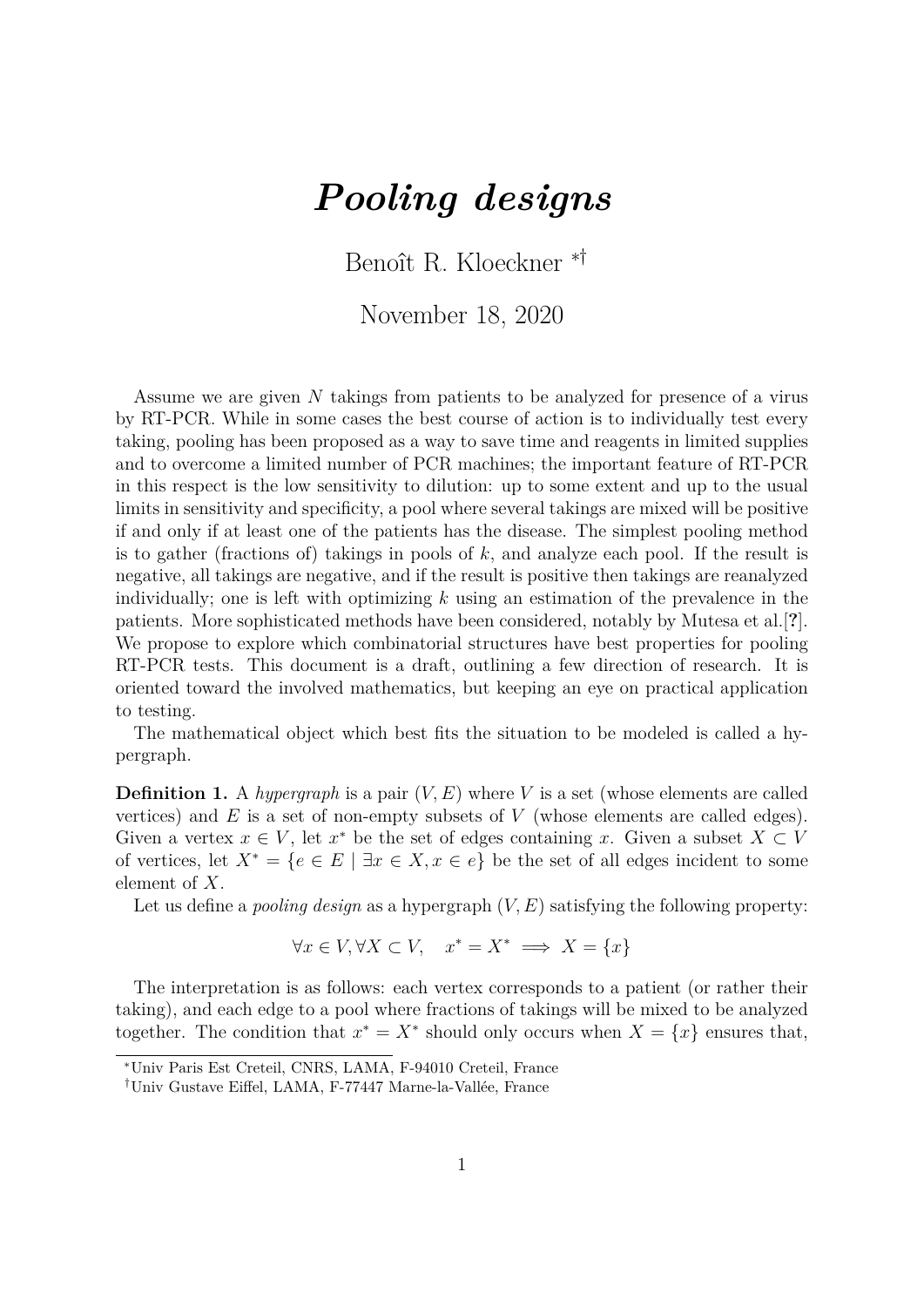whenever there is at most one positive taking, its uniqueness is guaranteed by the tests and it can be identified.

Given a pooling design  $(V, E)$ , there are several numbers of importance to analyze its practical interest in pooled testing:

- its *order*  $v = |V|$ , i.e. the number of patients considered in one application of the design (to analyze N takings, we need  $v \geq N$  up to filling some vertices with empty takings, or to divide  $N$  into several groups of at most  $v$  patients),
- its *size*  $e = |E|$ , i.e. the number of RT-PCR involved in one application of the design,
- its *compression rate*  $r = \frac{e}{r}$  $\frac{e}{v}$ , i.e. the factor applied to the number of RT-PCR involved compared to the individual testing – we aim for  $r < 1$  (but it can in certain circumstances be worth accepting  $r \geq 1$  in exchange for redundancy, when one expect too many false negatives or false positives which are non-reproduced in different tests (in particular, independent from the quality of the taking); this will not be addressed here),
- its *max degree*  $\Delta = \max\{|x^*| : x \in V\}$ , i.e. the maximum number of fractions some taking must be divided into (can be limited by the amount of RNA obtained in each taking),
- its *max edge size*  $S = \max\{|e|: e \in E\}$ , i.e. the maximal number of sub-takings to be pooled for a run of RT-PCR (can be limited by sensibility requirements: volume limitation of PCR machines implies that excessive dilution can reduce the RT-PCR sensibility),
- ∙ its *detection capacity*, i.e. the maximal number of positive taking that can be guaranteed and identified. Formally, letting  $\mathcal{P}_{\leq n}(V)$  be the set of subsets of V with at most  $n$  elements, we set

$$
c = \max\Big\{n \colon \forall X, Y \in \mathcal{P}_{\leq n}(V), X^* = Y^* \implies X = Y\Big\}.
$$

The definition of a pooling design ensures  $c \geq 1$ , but larger is better. A refined analysis would involve, for each outcome with  $n > c$ , a second round of testing to count and identify all positives.

**Example 2.** The individual testing consist in taking  $V$  the set of all  $N$  takings, and  $E = \{\{x\} : x \in V\}$ : each edge is a single vertex. Then we have

$$
v = e = N \qquad \qquad r = 1 \qquad \qquad \Delta = S = 1 \qquad \qquad c = N
$$

**Example 3.** The hypercube design of [?] with dimension  $D \geq 2$  consist in taking  $V = \{1, 2, 3\}^D$  and E the set of coordinate slices, i.e.

$$
E = \bigcup_{k=1}^{D} \left\{ \{1, 2, 3\}^{k-1} \times \{i\} \times \{1, 2, 3\}^{D-k} : i \in \{1, 2, 3\} \right\}.
$$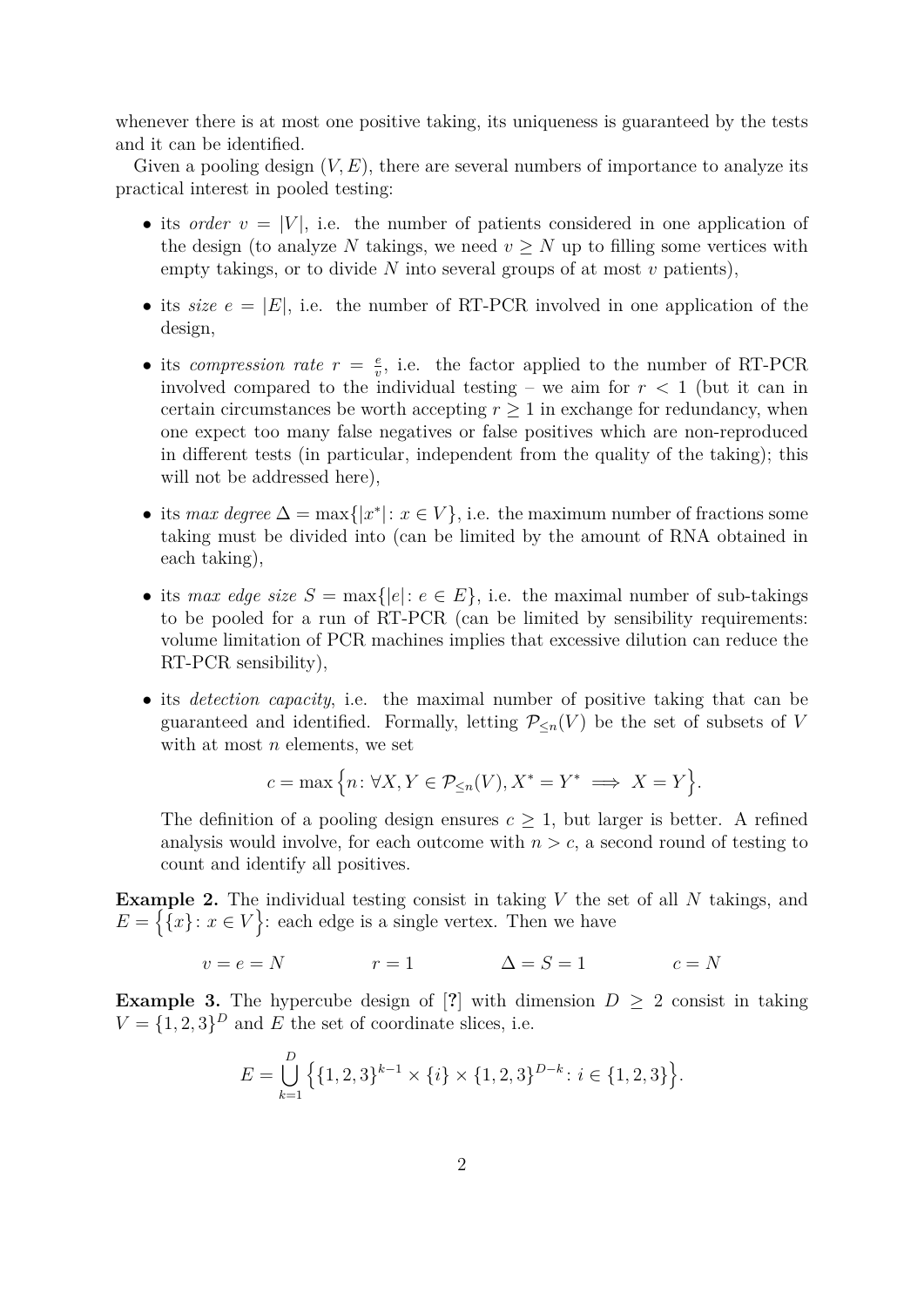It has

$$
v = 3D
$$
  $e = 3D$   $r = \frac{D}{3^{D-1}}$   $\Delta = D$   $S = 3^{D-1}$   $c = 1$ 

The detection capacity has the good property to not depend on a prior assumption on the number of positives (if there are more than one, the design detects this event), and while for large  $D$  the detection capacity is low compared to the order, subsequent rounds of testing can be used efficiently. The main question we want to raise is whether it is possible to improve on this state-of-the-art pooling design.

**Question 4.** Given upper bounds on  $\Delta$  and S, which values of  $v, r, c$  or  $v, r, \gamma$  are realized by a pooling design?

**Proposition 5.** Let  $(V, E)$  be a pooling design of order v, size e and detection capacity *. Then*

$$
e \ge vH\left(\frac{c}{v}\right) - \frac{1}{2}\log_2(c) - \frac{3}{2}
$$

where  $H(x) := -x \log_2(x) - (1-x) \log_2(1-x)$  *is the binary entropy function.* In *particular, the compression rate satisfies*

$$
r \ge H\left(\frac{c}{v}\right) - o_{v \to \infty}(1)
$$

In particular, since the prevalence at which the pooling design can be used is mostly driven by  $c/v$ , we have a quantitative estimate of how much a large prevalence prevents a good compression rate.

*Proof.* There are  $2^e$  possible sets of results of the PCR on all edges, which must suffice to distinguish a number of cases at least (neglecting the case where there are more than c positive takings)  $\sum_{k=0}^{c} \binom{v}{k}$  $\boldsymbol{k}$ ). The inequality follows from the [estimate](https://mathoverflow.net/q/261437)

$$
\sum_{k=0}^{c} \binom{v}{k} \ge \frac{2^{vH(c/v)}}{\sqrt{8c(1-c/v)}}
$$

by neglecting the first term 1, taking the  $log_2$  of both sides and removing a positive term on the right.  $\Box$ 

Table [1](#page-3-0) compares  $H(c/v)$  and the actual compression rate for the hypercube design with various values of  $D$ . Some room for improvement seems available, but only by a factor less than 2: these pooling designs are not too far from optimal in their prevalence regime.

Let us give some more examples issued from the field of *incidence geometry*.

**Example 6.** The [complete quadrilateral](https://en.wikipedia.org/wiki/Complete_quadrangle) can be described with  $V = \{1, 2, 3, 4, 5, 6\}$  and  $E = \{ \{1, 2, 3\}, \{3, 4, 5\}, \{5, 6, 2\}, \{1, 4, 6\} \}.$  It has

$$
v = 6
$$
  $e = 4$   $r = \frac{2}{3}$   $\Delta = 2$   $S = 3$   $c = 1$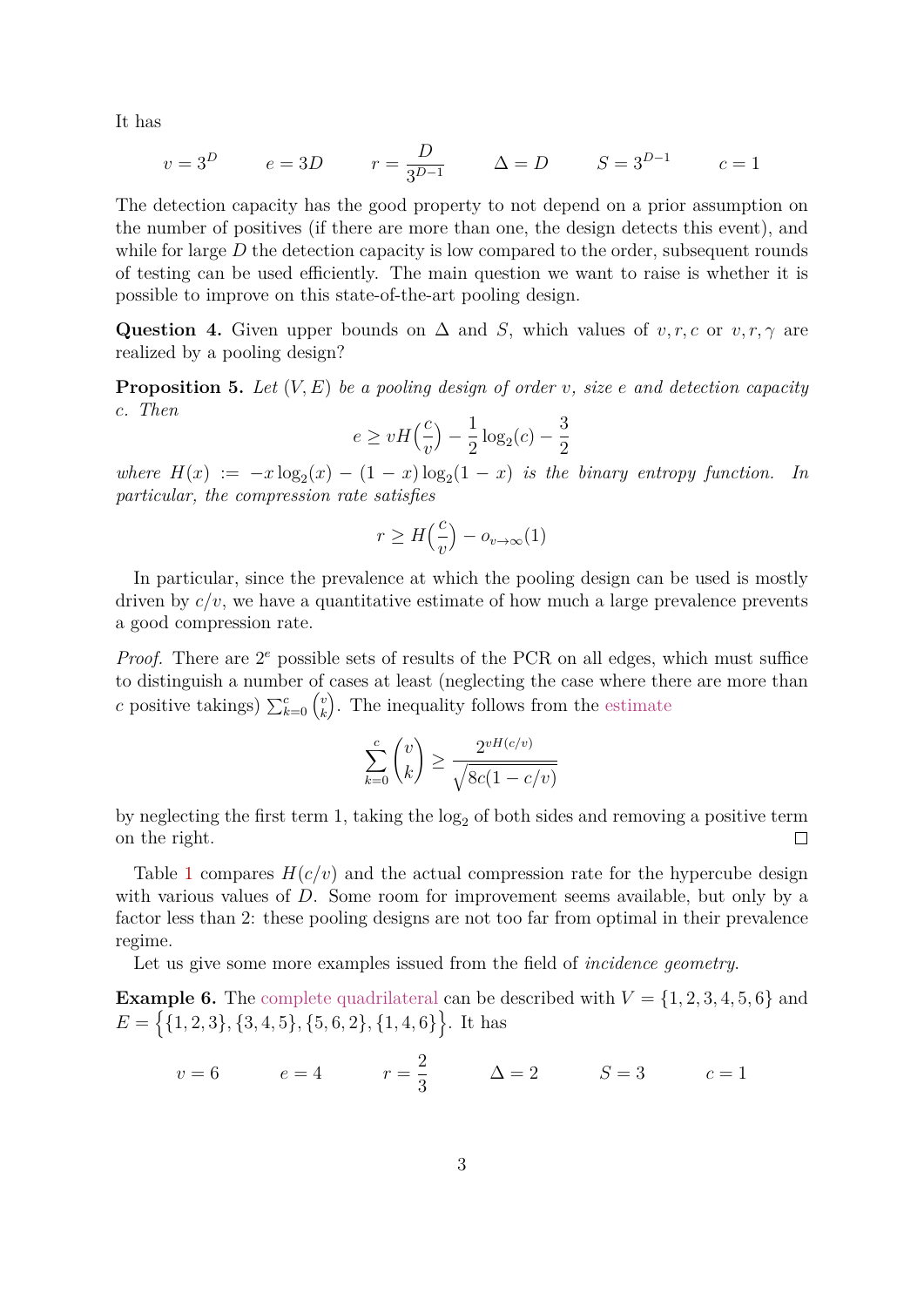|                                                                             |  |                                                  | $\rightarrow \infty$ |
|-----------------------------------------------------------------------------|--|--------------------------------------------------|----------------------|
| $r\simeq$                                                                   |  | $0.67 \mid 0.33 \mid 0.15 \mid 0.062 \mid 0.025$ |                      |
| $H(c/v) \simeq 0.50 \mid 0.23 \mid 0.096 \mid 0.039 \mid 0.015 \mid 0.53 r$ |  |                                                  |                      |

<span id="page-3-0"></span>Table 1: Comparison of the compression rate  $r$  of the hypercube design with its (asymptotic) lower bound.

For comparison, we note that  $H(c/v) \approx 0.65$ , very close to the compression rate: this pooling design is close to optimal in its prevalence regime (although the small  $v$  makes it more likely that more takings than expected turn out positive; concretely, the probability to have more than 1 positive taking drops below 5% at prevalence  $\leq 6.28\%$ ).

**Example 7.** The [dual of the Hesse configuration](https://en.wikipedia.org/wiki/Hesse_configuration) (dual meaning that vertices are represented by lines, and edges by points) has (if I computed correctly)

$$
v = 12
$$
  $e = 9$   $r = \frac{3}{4}$   $\Delta = 3$   $S = 4$   $c = 2$ 

Again  $H(c/v) \approx 0.65$  but the compression rate is somewhat higher at 0.75. Compared to the complete quadrilateral, the larger  $\nu$  makes it less likely that the number of positive takings exceeds the average value (precisely, the probability to have more than 2 positive taking drops below 5% at prevalence  $\leq 7.18\%$ , giving this pooling design slightly more cases of application.

**Question 8.** In view of the previous examples, does there exist pooling designs with  $v \gg 1$ ,  $c/v \simeq 1/6$  and compression rate  $\simeq 2/3$ ?

Such pooling designs could operate at prevalence up to  $\sim 16\%$  while being optimal at these rates. Currently, only pooled test with many rounds can operate at such high prevalences, using pooling design would make testing highly parallel.

**Example 9.** The [Schläfli double six](https://en.wikipedia.org/wiki/Schl%C3%A4fli_double_six) has

$$
v = 30
$$
  $e = 12$   $r = \frac{2}{5}$   $\Delta = 2$   $S = 5$   $c = 1$ 

Here  $H(c/v) \simeq 0.21$  while the compression rate is twice larger; there should be some room for improvement. This pooling design can be used up to prevalence 1*.*19% with less than 5% probability to exceed the detection capacity.

Last, we propose an alternative version of the hypercube designed to increase the detection ratio.

**Example 10.** Let p be a prime number (or a primitive number) and  $\mathbb{F}_p$  be the Field with p elements. Choose a dimension  $D \geq 2$  and a parameter  $k \geq D$ . We set  $V = \mathbb{F}_p^D$  (for  $p = 3$ , we thus have the same vertex set than in the hypercube design). Let  $(\phi_1, \ldots, \phi_k)$ be linear forms such that any  $D$  of them are linearly independent. Without loss of